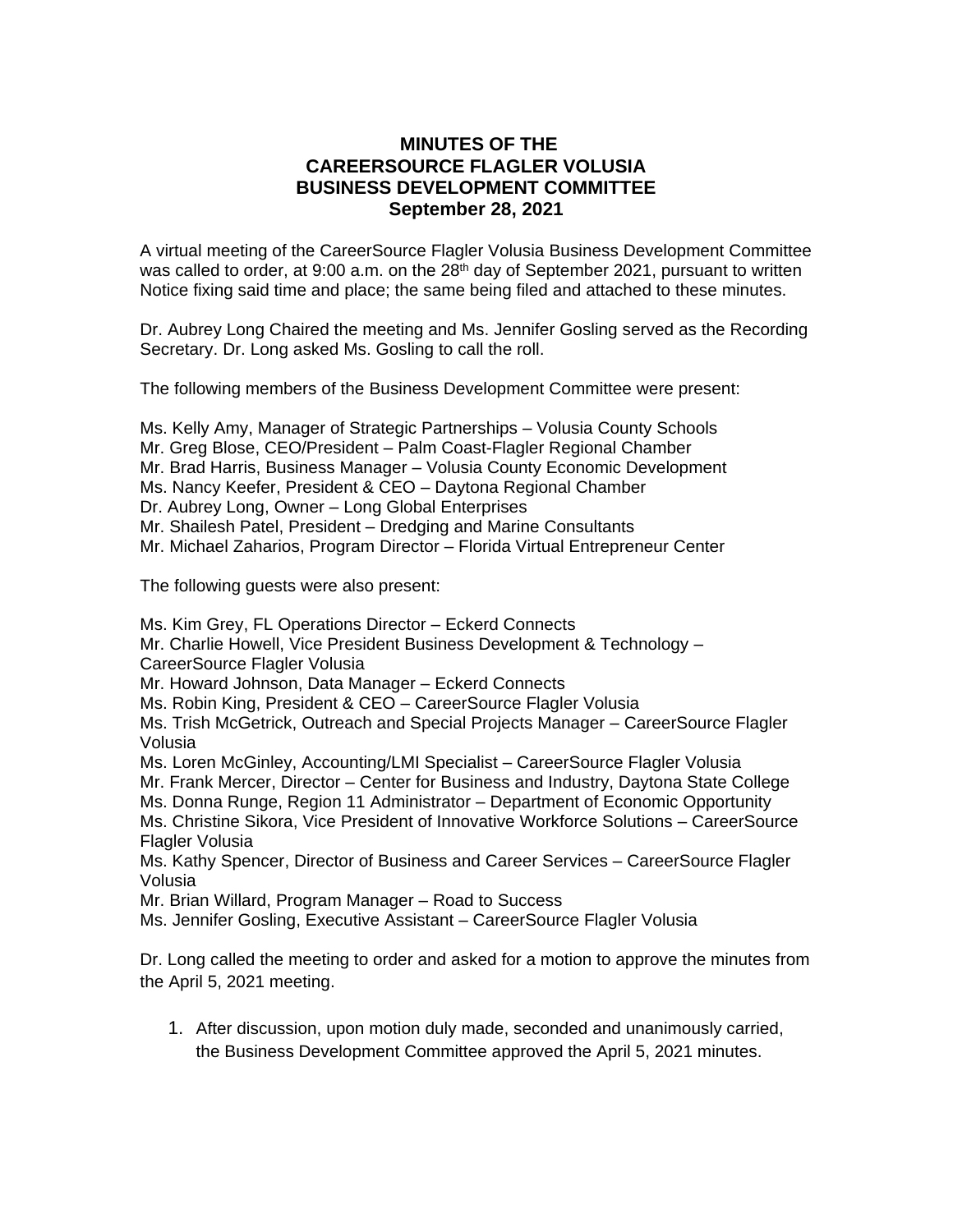Business Development Committee September 28, 2021 Page **2** of **6**

Dr. Long advised that the first item on the agenda was to discuss the content of a new brochure for businesses regarding Diversity, Equity, and Inclusion (DEI). Mr. Charlie Howell advised that CareerSource Flagler Volusia is developing the brochure as a resource to assist businesses when creating their own DEI plans. He stated that this was part of a larger initiative to create workshops and other resources for businesses on a variety of topics. Ms. Robin King noted that the idea for a DEI brochure came from Committee member, Mr. Shailesh Patel. She explained that what he learned from the sessions with Dr. Deanna Wathington this year was that businesses could use help with the tactical side of implementing DEI initiatives.

Ms. King advised that the file sent to the Committee was the rough draft of the content and provided an overview of the information. She stated that in addition to a brochure, this information would be shared on the business page of [www.careersourcefv.com.](http://www.careersourcefv.com/) Ms. King advised that some of the information was taken directly from Dr. Wathington's presentations with her permission. Ms. King asked for feedback from the Committee.

Questions were raised on whether small businesses are equipped to address DEI and who was the brochure's intended audience. Ms. King replied that Mr. Patel owned a small business and asked him for his perspective. Mr. Patel agreed that small businesses may have difficulty allocating time and resources for DEI initiatives. He suggested putting together a separate document that outlines a few minimum considerations that a smaller company should have as part of their DEI plan. Ms. King advised that the intended audience was for smaller businesses that do not have HR departments, and that there was an upcoming grant that could potentially assist in creating additional resources for small businesses.

A suggestion was made to include quotes from businesses that have embraced DEI to make the resources more peer-to-peer which could include some small businesses that have successfully implemented DEI initiatives. Ms. King stated that she would reach out to the Society for Human Resource Management (SHRM) and that she and Mr. Frank Mercer may be able to obtain a few quotes at the DEI Symposium on Friday. The Committee was invited to attend the Symposium that would be held in person and virtually at Daytona State College (DSC).

Next, the Committee discussed the Linkages to Equitable & Enhanced Access to Prosperity (LEEAP) program. Ms. King reported that LEEAP was a project that was designed by a steering committee comprised of herself, Ms. Michele Toliver from the City of Daytona Beach's Redevelopment office, Ms. Shilreatha Dixon from the Spring Hill Community Resource Center, and Ms. Renee Stauffacher the Director of the Flagler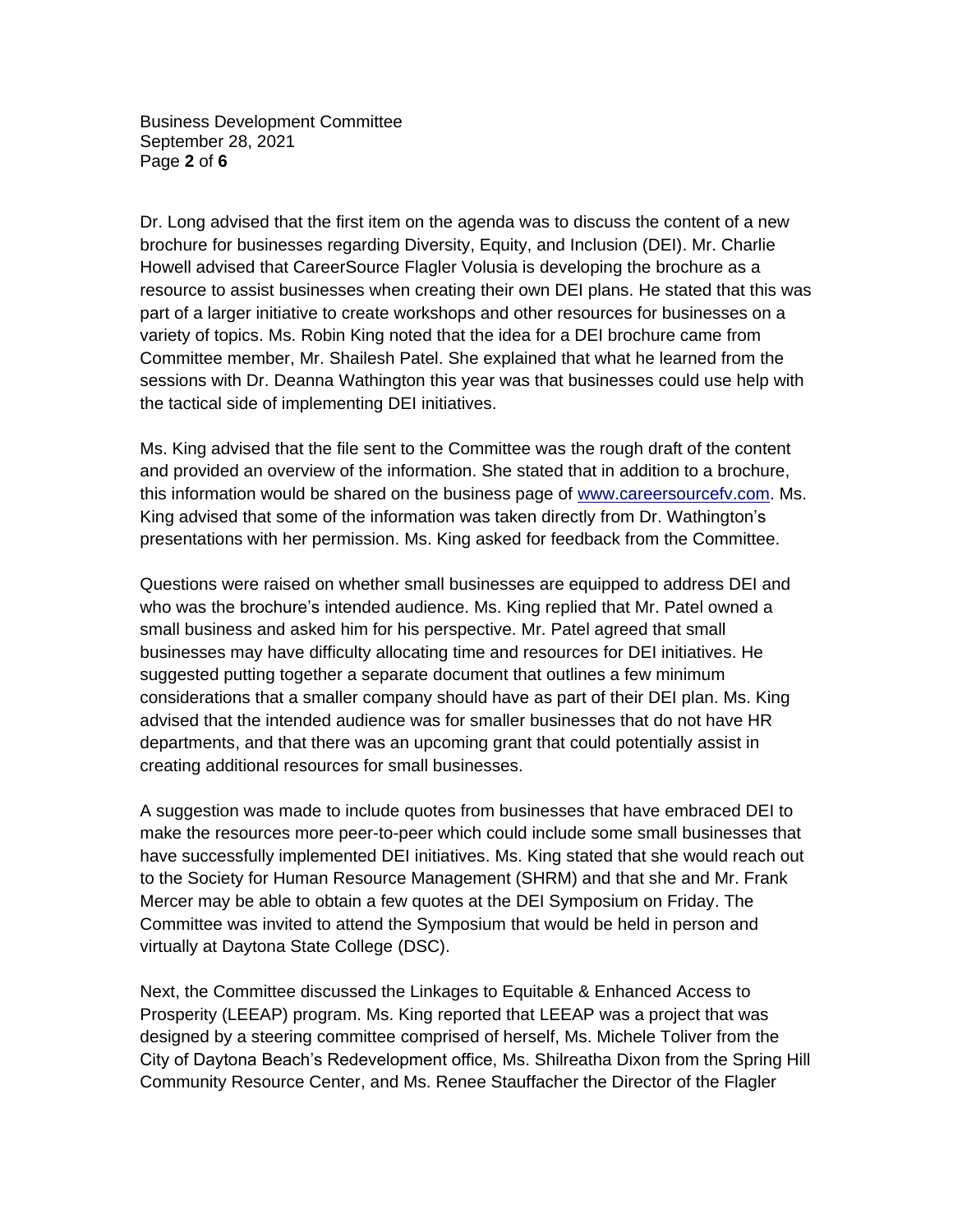Business Development Committee September 28, 2021 Page **3** of **6**

Technical College. She explained that the program was a continuation of the work that began in November 2019 with the Entrepreneurial Learning Initiative (ELI) by going into the neighborhoods in zip codes 32114 for Daytona Beach, 32110 for the Bunnell and Mondex area of Flagler County, and the Spring Hill Community Redevelopment Area. Ms. King advised that the program would train residents to be Entrepreneurial Mindset facilitators and each of the sites in the designated areas would hold six classes over a period of two years to train a total of 250 participants. She stated that while the majority of participants are not expected to start their own businesses, it was a way to encourage them to return to the workforce or enter the workforce for the first time with the soft skills needed to succeed.

Ms. King advised that the program's largest business partner is Halifax Health who will offer some of the training at their facilities. She noted that DSC has been doing ELI training on top of their Career and Technical Education (CTE) programs and that the grant will serve to amplify what they are already doing. Ms. King advised that the bulk of the grant would be allocated to support services and needs related payments. She explained that the skills taught through ELI align with the soft skills needed by employers and that by treating participants as professionals who earn money through the use of their time, it enforces the idea that their time is valuable.

Approximately ten years ago, CareerSource Flagler Volusia participated in an entrepreneurial program called Startup Quest. Ms. King advised that the data and evaluation from that program has recently become available from the Department of Labor. She stated that the data shows that while participants do not necessarily become entrepreneurs, they do become very successful employees. Ms. King reported that she will be submitting the grant later in the week with a budget of \$1.5 million over the course of a two-year period. She stated that for greater post-grant self-sustainability, master facilitators will be trained that are able to train future facilitators and case management will not be performed by CareerSource Flagler Volusia; instead, case management and mentoring will be performed at the different venues. The Committee expressed their support for the program.

Next, Ms. Trish McGetrick provided an update on 1 Million Cups (1MC). She reminded the Committee that 1MC was an entrepreneurial community where new, aspiring, and seasoned entrepreneurs are brought together weekly along with business leaders and community members. Ms. McGetrick explained that every week, two speakers are selected to present their business ideas to the group, and the group asks questions and offers suggestions. She advised that 1MC is sponsored by the Kauffman Foundation and takes place on the same day and time every week in communities across America.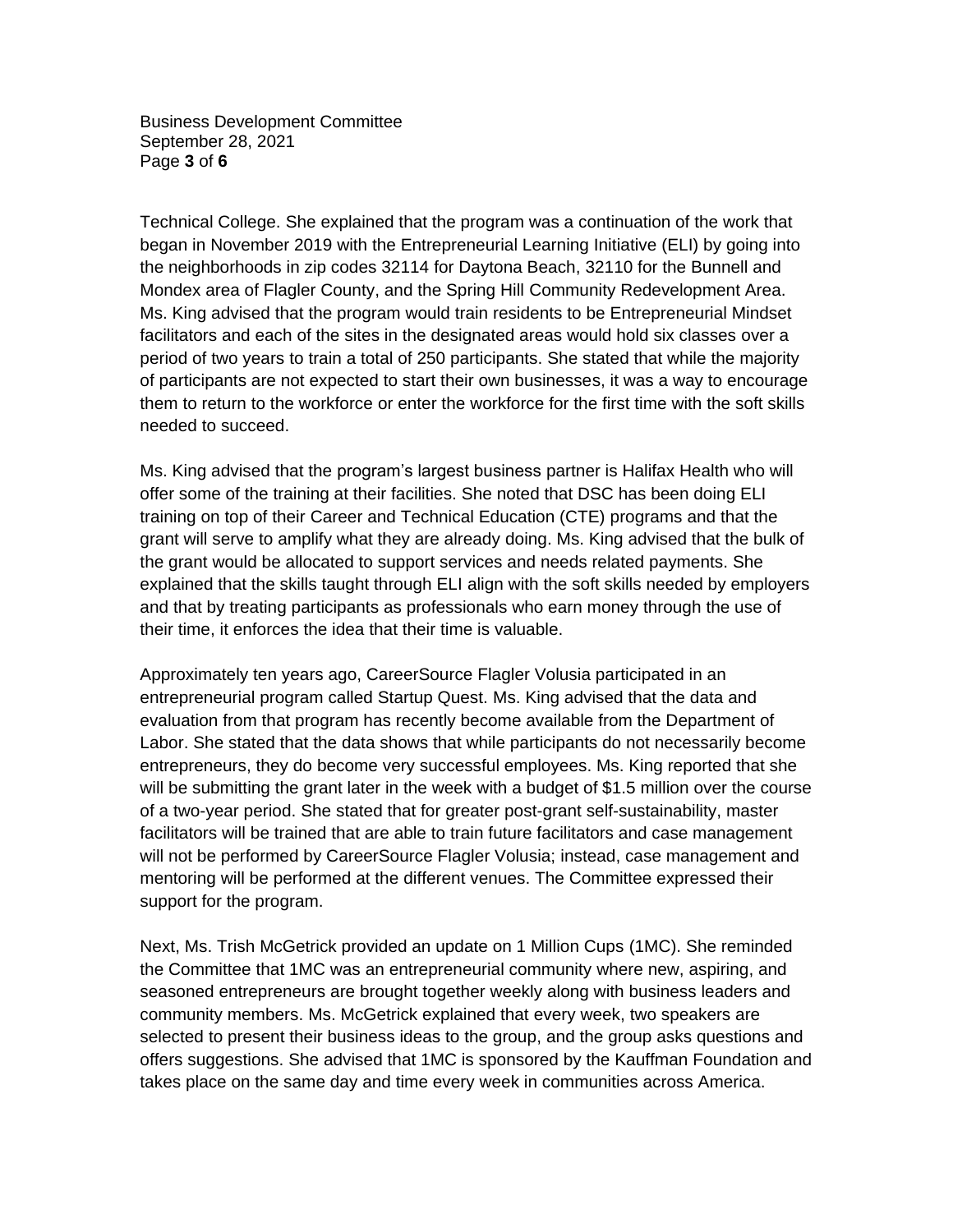Business Development Committee September 28, 2021 Page **4** of **6**

Ms. McGetrick reported that back in March the Daytona Beach 1MC Chapter was struggling to remain consistent with the pandemic. She advised that while many of the Chapters had moved to an online platform, the Daytona Beach Chapter continued to meet in person. Ms. McGetrick stated that finding speakers became more difficult, and the team that organized the event were not working cohesively or with defined roles. She stated that after speaking with Mr. Charlie Howell and Mr. Michael Zaharios about the continuity of the Chapter, it was decided to take a break and reform the organizing team. Ms. McGetrick stated that the plan was to relaunch in the Fall. She reported that the relaunch took place last week at the Cinematique Theater with twenty-three in-person participants, eleven attending online, and the Facebook live stream has been viewed over five hundred times.

Ms. McGetrick advised that the Chapter has at least one speaker secured for the next six weeks, and she extended an invitation to the Committee to attend one of the Chapter meetings on Wednesday mornings at 9:00 am. A question was raised on whether DEI initiatives could be discussed at one of the Chapter events and if CareerSource Flagler Volusia could request feedback from the smaller companies on what they need. Ms. McGetrick replied that there are occasionally resource meetings where participants learn about various community resources and assistance available to businesses and startups. She stated that DEI resources would fit well within that platform. Another question was raised on whether there was a way to incorporate 1MC into the LEEAP grant. Ms. King advised that letters have been received from 1MC, SCORE, the Small Business Development Center, and other entrepreneurial and economic development organizations in support of the LEEAP program.

Dr. Long asked Mr. Howell for a report on the changes to the Strategic Imperatives. Mr. Howell briefly reviewed the changes to the tasks assigned to the Committee. After his review, Ms. King clarified that the Rapid Response allocations are funding the newly created Business Outreach position which included an outreach budget of \$60,000. She advised that staff will be working on an outreach plan.

Dr. Long called on Mr. Michael Zaharios to present the Volusia County Small Business Initiative. Mr. Zaharios reported that he was hired as a consultant for the Volusia County Economic Development Department for a survey the County commissioned as part of their Volusia Business Resources program. He encouraged the Committee to visit the website for more information at [www.volusiabusinessresources.com.](http://www.volusiabusinessresources.com/) The purpose of the survey was to understand how businesses find and share information. Mr. Zaharios reported that the survey was designed to confirm resource alignment, inform discussion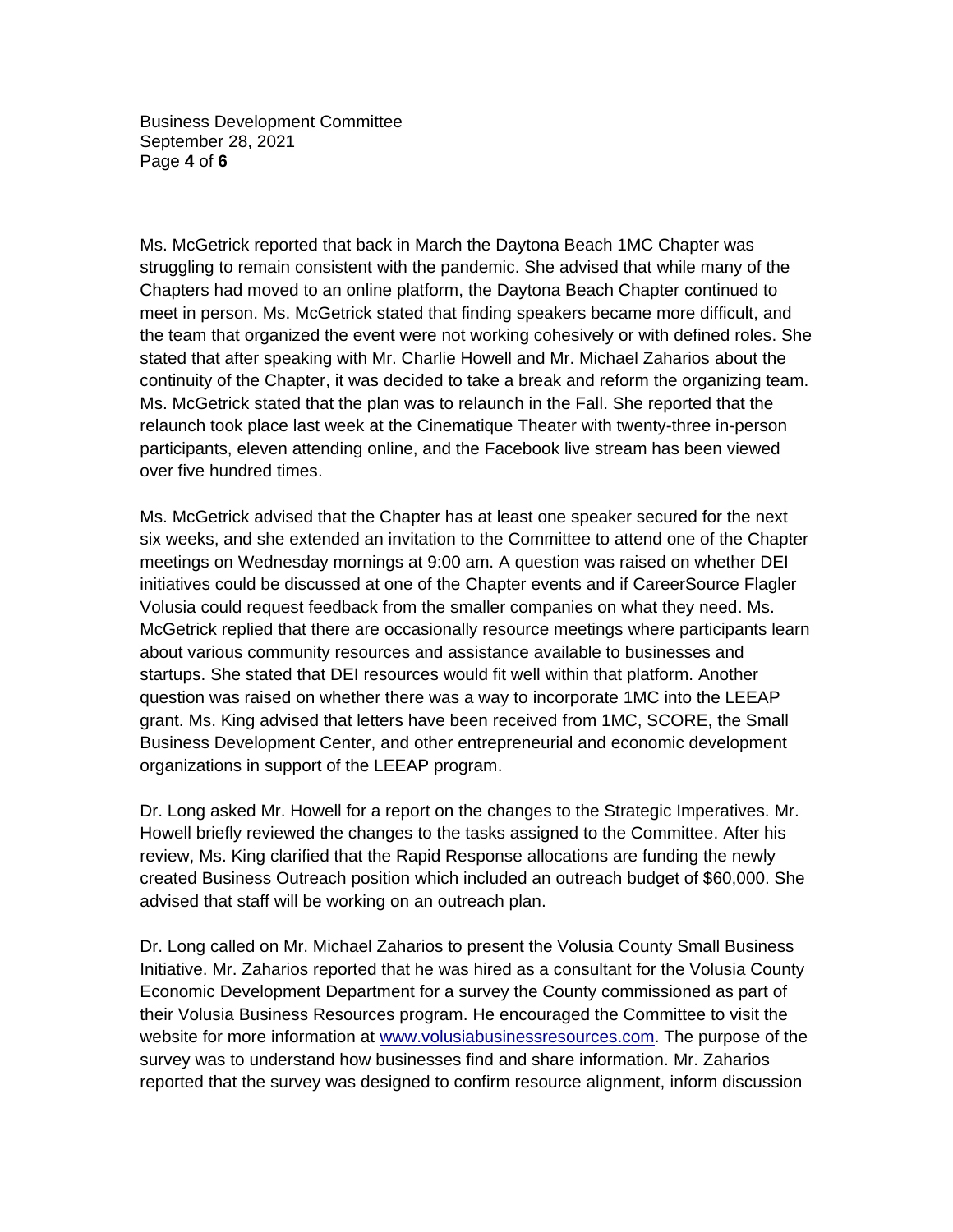Business Development Committee September 28, 2021 Page **5** of **6**

and plans, and to answer questions regarding the differences in perception, where the "common ground" is located, and identify areas of need. He advised that there were 449 business and 37 partners who participated in the survey.

Mr. Zaharios noted that seventy percent of the respondents were small businesses with less than nine employees, which was indicative of the majority of companies in Volusia County and the targeted demographic for the survey. He reported that the results of the survey show that business assistance resources are being used by some resident businesses; however, it was revealed that some needs remain unmet either due to limited awareness, a lack of confidence, or a gap in available resources. Mr. Zaharios stated that the challenge is reaching out to businesses that have not engaged with community partners and stressed the importance of ensuring consistent information is given no matter which door a business owner walks through. He advised that both businesses and partners ranked improving connections with each other as one of their top three recommendations for ways to improve small business support.

Mr. Zaharios advised that the majority of businesses cited their three top needs as being labor force, financial, and strategic assistance which matched the resources that partners plan to offer in the future. Additionally, companies were asked how likely they were to use certain resources when seeking help with problems or new strategies. He reported that businesses were more likely to seek help using web resources, another business, or a business association rather than reaching out to partners. Mr. Zaharios explained that in many cases, businesses were simply not aware that assistance was available through those agencies.

Mr. Zaharios advised that sixty-five percent of partners have received one or more requests for assistance that remained unmet, and while sixty-eight percent of businesses said they were able to find the resources they needed, only ten percent found those resources because the provider was a familiar institution. He explained that this meant fifty-eight percent of businesses had to spend time searching for the resources they needed. He stated that there was a workshop last Friday to review the results and Volusia County Economic Development is planning to hold more sessions to address the gaps in services and resources. A question was raised on why there was a lack of confidence when seeking resources. Mr. Zaharios responded that some of the resources that are available are not a match for what the businesses need.

Following Mr. Zaharios' presentation on Volusia County, Ms. King provided an update on the Flagler County Rural Initiative, which was a coordination between CareerSource Flagler Volusia and the Palm Coast-Flagler Regional Chamber to bring more assistance